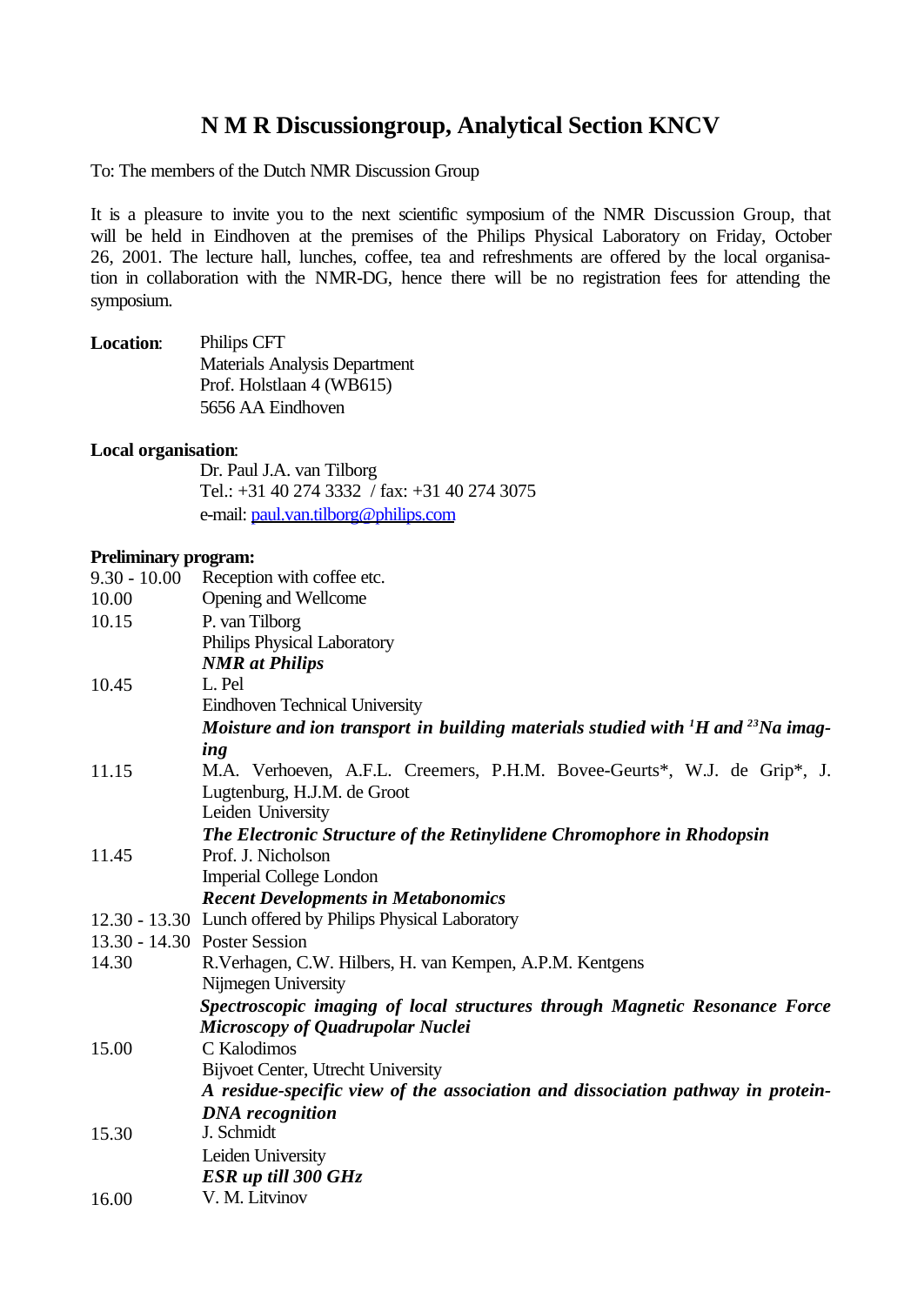DSM group, Central laboratories *Strain-induced phenomena in amorphous and semi-crystalline elastomers. Solid State <sup>1</sup>H NMR T<sup>2</sup> relaxation under uniaxial compression.*

16.30 Closure

Please note that the timing for all lectures is preliminary and subject to change in the final program. All lectures will be presented in English.

### **Poster session**

Experience has shown that a poster session constitutes a valuable and highly appreciated part of the scientific meetings of the NMR-DG. Therefore a poster session has been planned for the present symposium as well. Researchers may present posters at this meeting that need not be original, but may have been presented elsewhere at (inter)national conferences. The basic idea for this approach is that the Dutch (and Belgian) NMR community is so large and diverse that posters that have been presented at more or less specialized symposia elsewhere will be largely unknown to this community. This observation will hold too for the research from which these posters are derived, not only for the research in universities and research institutes, but also for the research at industrial laboratories. It is the intention of the poster session to present the broad scope of NMR research in the Netherlands and Belgium to the NMR community as a whole. The titles of the posters will be e-mailed with the final program on Monday, October 22, 2001. We would like to receive full details on the posters to be presented on behalf of your institute of company (Title, Authors, Name of the presenter and name of the institute(s)) not later than October 21, 2001. The NMR-DG will award the best poster presentation with a prize.

## **Mailing lists and registration**

This mailing is an addition and correction to the earlier restricted mailing. The earlier mailing suffered from the fact that we had no access to our most recent mailing lists, because of computer and network problems (blame Bill Gates). Presently we can reach over 85% of the persons on our mailing lists through the medium of e-mail. Because of the high costs connected with conventional mailings, we currently restrict our preliminary mailings to our e-mail addressable members. We therefore urge all of you to make people at your institute, that may not have received this mailing, because they were recently appointed in your institute or otherwise, aware of the contents of this mailing. For those of you that were made aware of the coming symposium by colleagues and that have an e-mail account, please notify us on this address in order to ensure that you receive forthcoming mailings. We really appreciate additions to our mailing lists.

Because of the logistics connected with the organization of the lunch and the poster session, the registration deadline has been set at Monday, October 22, 2001, 3.00 PM. Registration is possible by phone, fax or e-mail with Barbara Hendricx, Phone: +31 30 253 2652, Fax: +31 30 253 7623, e-mail secr@nmr.chem.uu.nl or with one of the undersigned.

## **Board of the NMR-DG**

We have the pleasure to inform you that the board of the NMR-DG has been expanded with two members, Dr. J.P.M. van Duynhoven (Unilever Research Vlaardingen) en Dr. P.C.M.M. Magusin (Eindhoven Technical University). As of June 14, 2001, the board of the NMR-DG consists of:

M.J.A. de Bie Bijvoet Center for Biomolecular Research Phone: +31 30 253 3801/2652 Fax: +31 30 253 7623 E-mail: de\_bie@nmr.chem.uu.nl